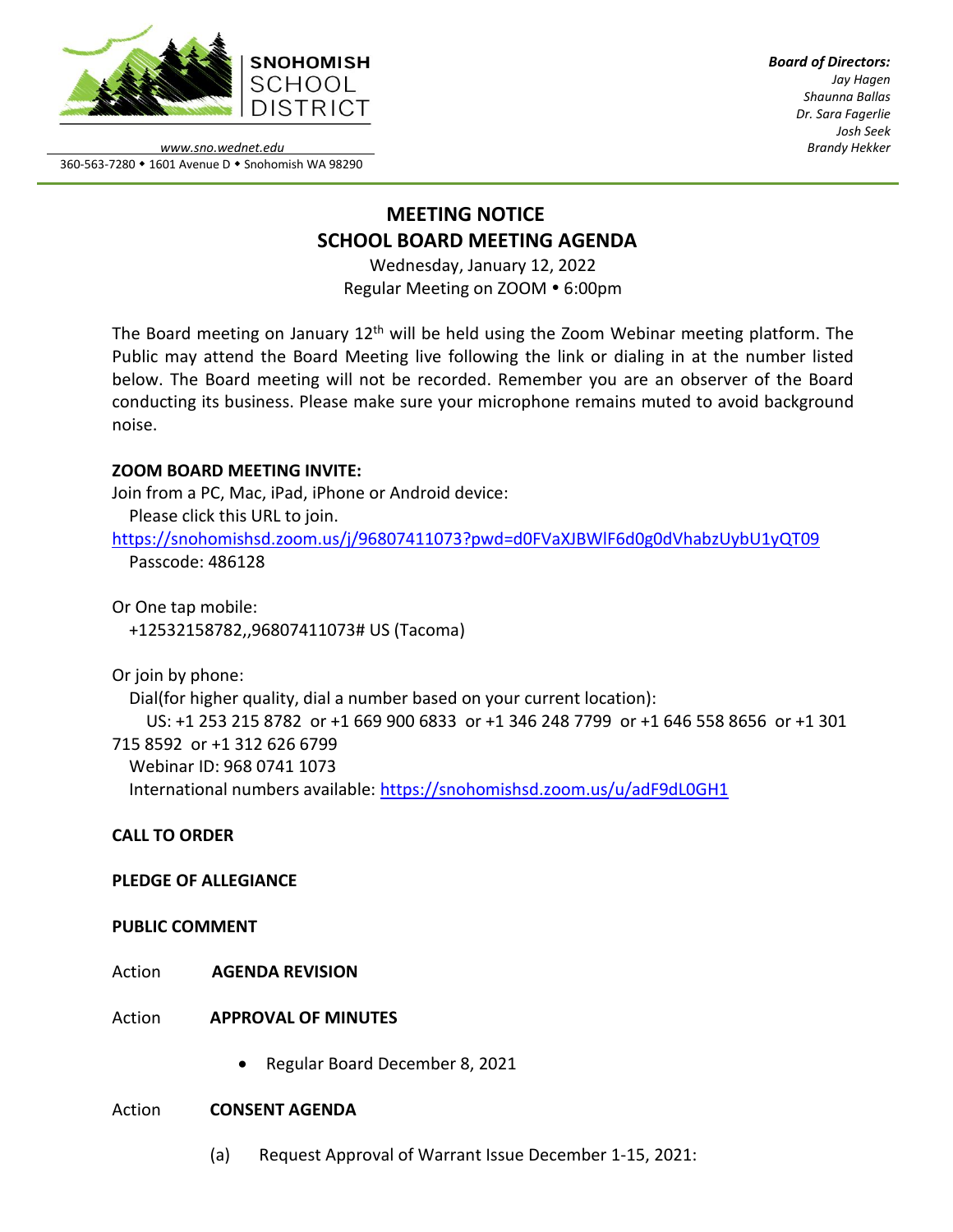*Meeting Agenda January 12, 2022 Page 2*

| General Fund                       | \$979,731.68   |
|------------------------------------|----------------|
| Capital Projects Fund              | 3,496.99       |
| Private Purpose Trust              | 0.00           |
| <b>Associated Student Body</b>     | 48,526.81      |
| <b>Transportation Vehicle Fund</b> | 0.00           |
| Cost to District All Funds         | \$1,031,755.48 |

Request Approval of Warrant Issue December 16-31, 2021:

| \$11,062,564.96 |
|-----------------|
| 17,785.09       |
| 0.00            |
| 16,427.09       |
| 0.00            |
| \$11,096,777.14 |
|                 |

- (b) Request Approval of the Personnel Report
- (c) Resolution 01-22 Out of District Endorsement

#### **NEW BUSINESS**

| (2)<br><u>Action</u> | Request Approval of Povision of Policy 1440 - Meeting Minute                 |  |
|----------------------|------------------------------------------------------------------------------|--|
| <b>OLD BUSINESS</b>  |                                                                              |  |
|                      | Information (b) PUBLIC HEARING - Resolution 02-22 Board Member Redistricting |  |
|                      | Information (a) COVID Omicron Variant Update                                 |  |

- Action (a) Request Approval of Revision of Policy 1440 Meeting Minutes (Second Consideration)
- Action (b) Revision of Policy 3205 Sexual Harassment of Students Prohibited (Second Consideration)
- Information (c) District and School Improvement Plans (SIPs)
- Information (d) Levy Update

#### Information **SUPERINTENDENT'S REPORT**

#### Information **SCHOOL BOARD COMMENTS**

Action **ADJOURNMENT**